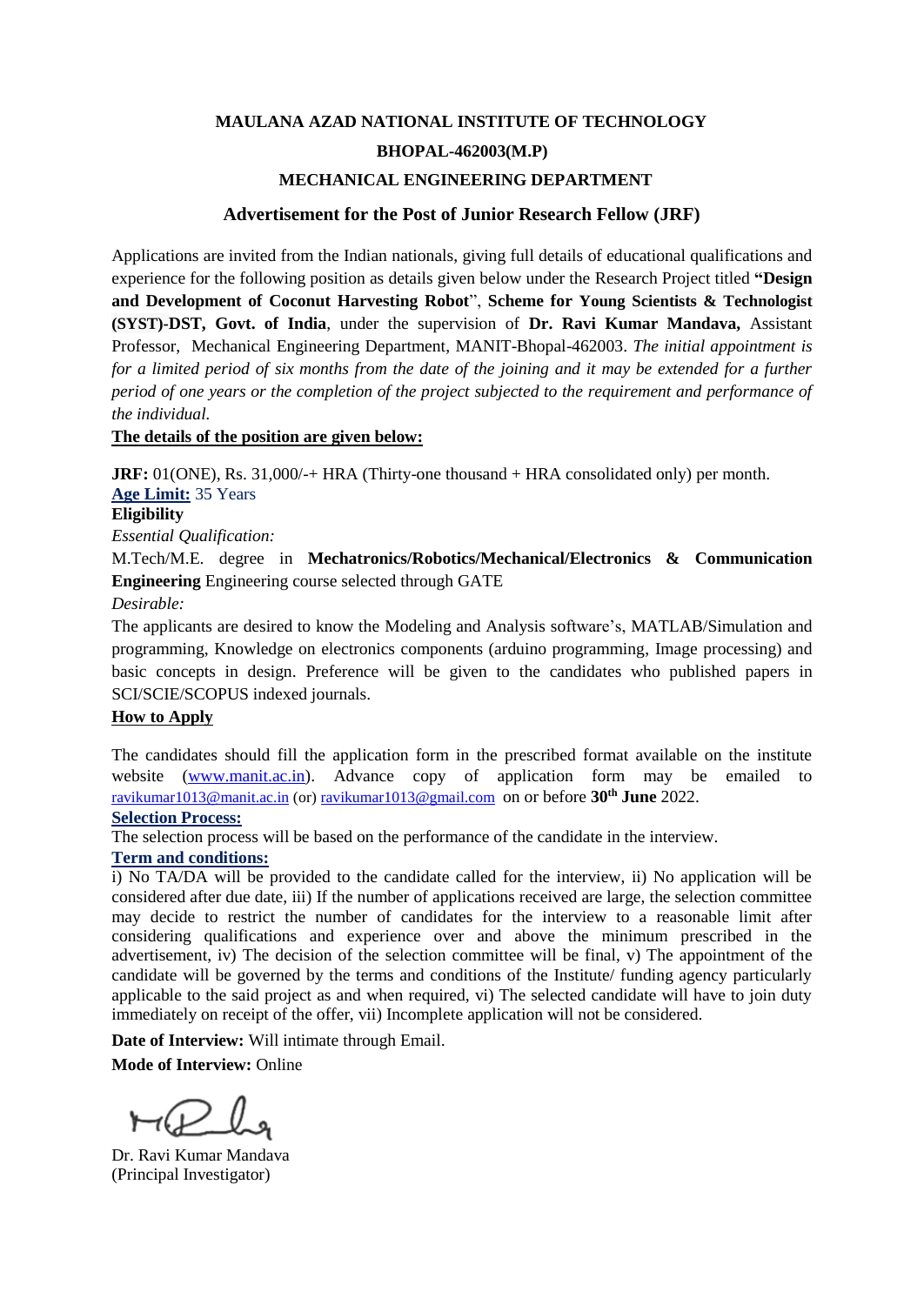# **MAULANA AZAD NATIONAL INSTITUTE OF TECHNOLOGY BHOPAL -462003 (M.P)**

# **MECHANICAL ENGINEERING DEPARTMENT**

# **Application for JRF** PHOTO

Post Applied for: --------------------------------

- **1. Name in Full:**
- **2. Gender:**
- **3. Date of Birth:**
- **4. Place of Birth:**
- **5. Nationality:**
- **6. Domicile state:**
- **7. Mother's Name:**
- **8. Father/Husband's Name:**
- **9. Address for Correspondence:**
- **10. Permanent Address:**
- **11. Telephone (with STD code)**
- **12. Mobile:**
- **13. Email Address (Compulsory):**
- **14. Specific Category:**

## **15. Educational Qualification:**

| S.             | <b>Examination Passed</b> | University/  | <b>Year of</b> | Division/ | $\frac{6}{6}$ | Subjects taken |
|----------------|---------------------------|--------------|----------------|-----------|---------------|----------------|
| N <sub>0</sub> |                           | <b>Board</b> | <b>Passing</b> | grade     | marks         |                |
|                |                           |              |                |           |               |                |
|                |                           |              |                |           |               |                |
|                |                           |              |                |           |               |                |
|                |                           |              |                |           |               |                |
|                |                           |              |                |           |               |                |
|                |                           |              |                |           |               |                |
|                |                           |              |                |           |               |                |
|                |                           |              |                |           |               |                |

Percent conversion of grade should be specified and the proof of conversion factor should be shown at the time of interview

# **16. Details of Previous Experience:**

| S.No   Name of the Employer with full<br>address | <b>Salary</b><br>Drawn | <b>Period of service</b> Nature of Duties |  |
|--------------------------------------------------|------------------------|-------------------------------------------|--|
|                                                  |                        |                                           |  |
|                                                  |                        |                                           |  |